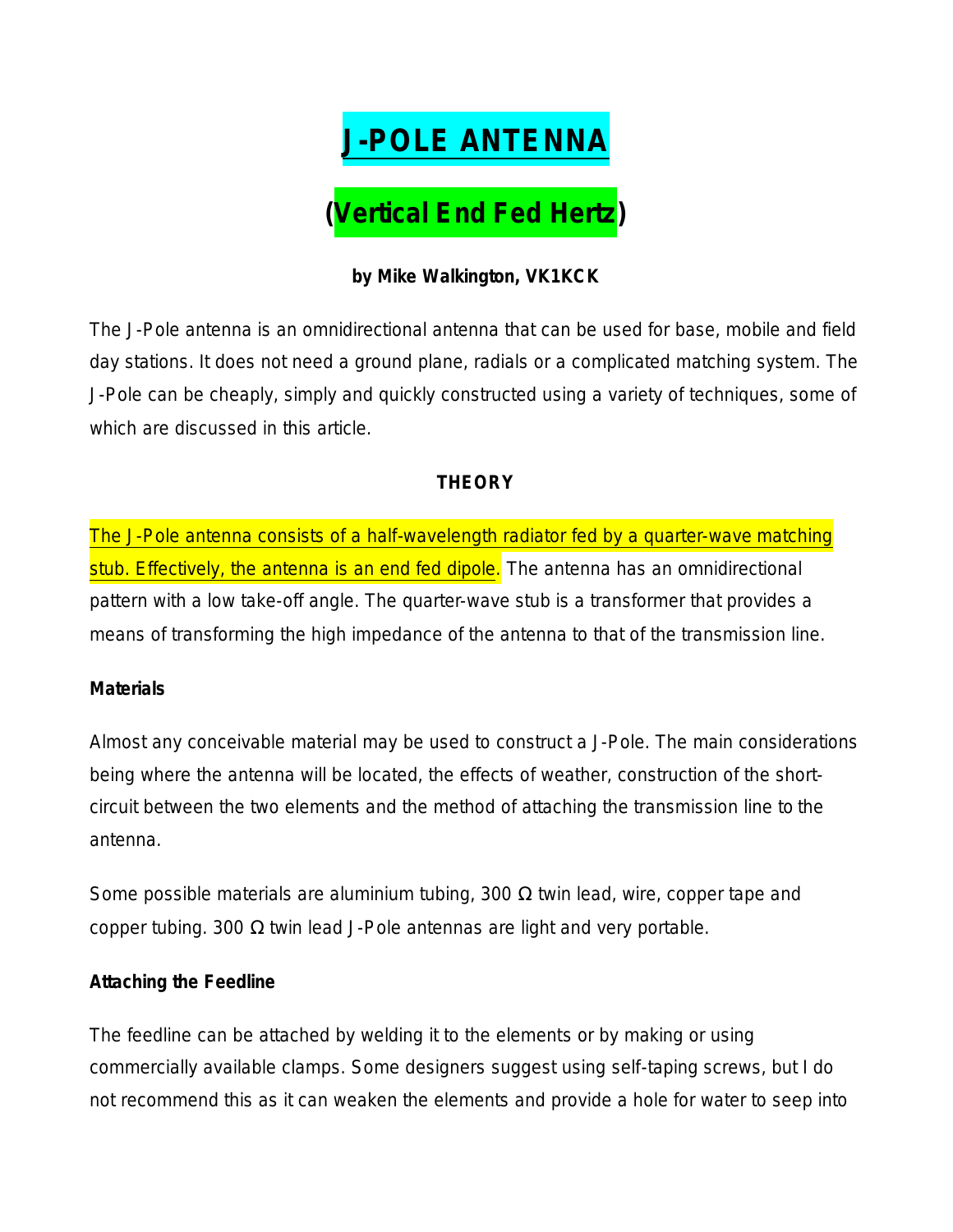the antenna. Lugs can be soldered to the end of the transmission line to simplify attachment. The locations of the transmission line feedpoints usually needs to be determined by trial and error and adjusted from design guidelines to give the lowest SWR.

## **Sealant**

If the antenna is too be installed outside for prolonged periods of time then all joints and the co-axial cable connections should be sealed using a neutral cure (one that doesn't smell like vinegar) sealant to prevent water ingress and corrosion.

## **Balun or Choke**

Co-axial cable is an unbalanced feedline, and it will radiate from the outer shield and affect the radiation characteristics of the antenna. Therefore, if co-axial cable is used as the feedline then a choke or balun is recommended.

A choke wound from four to six turns of coaxial cable with a diameter of 125 mm can be used. Alternatively, depending on the type of co-axial cable used, a ferrite bead balun or other current type balun could be used. One suggestion is to use a 50-ferrite-bead (FB-73- 2401) sleeve-over-coax balun (a W2DU type balun) taped to the base of the antenna.

## **Mounting the Antenna**

The antenna may be fastened to any supporting structure including grounded metal. Ideally, the antenna should be mounted at least a quarter-wavelength above any metal structures.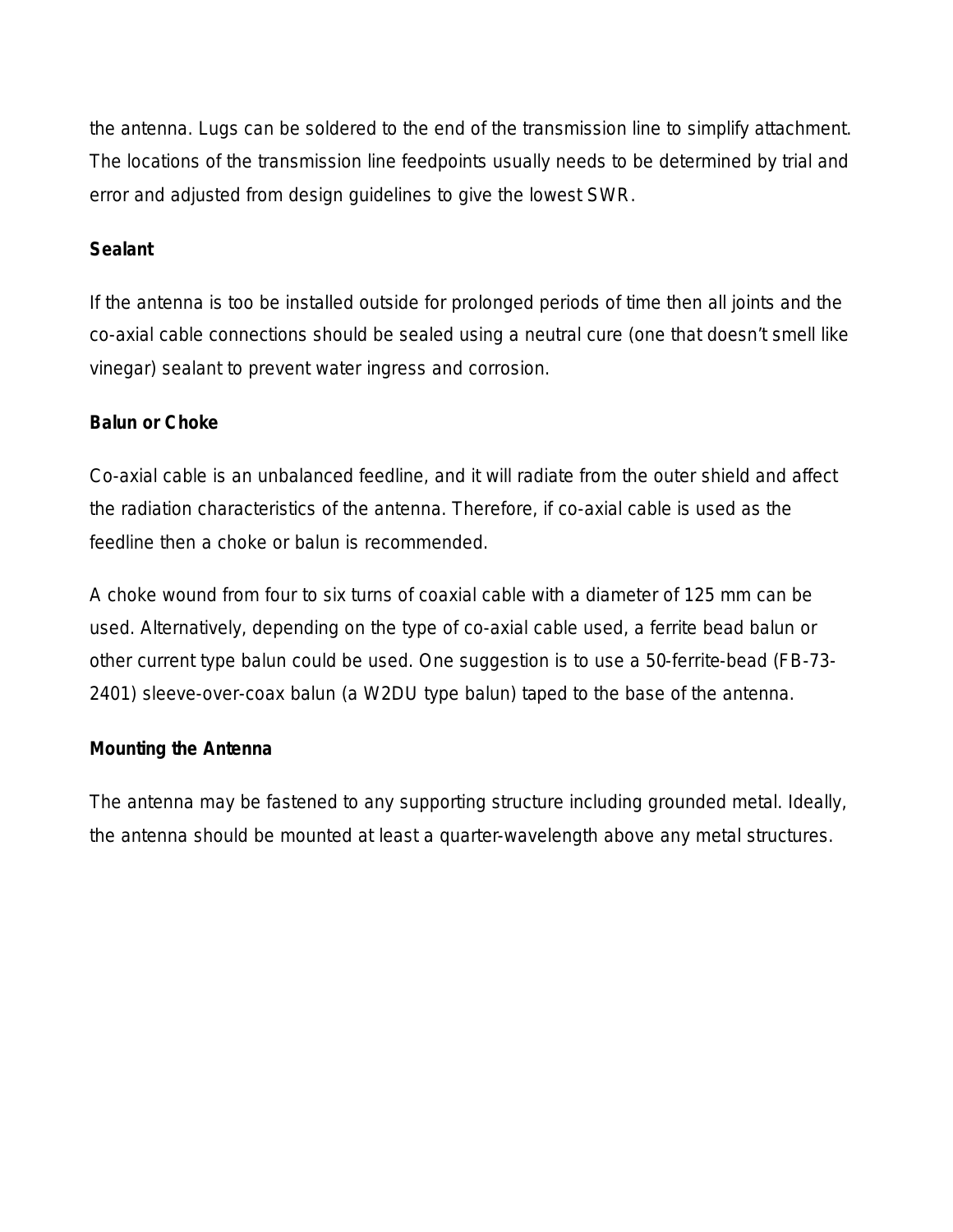